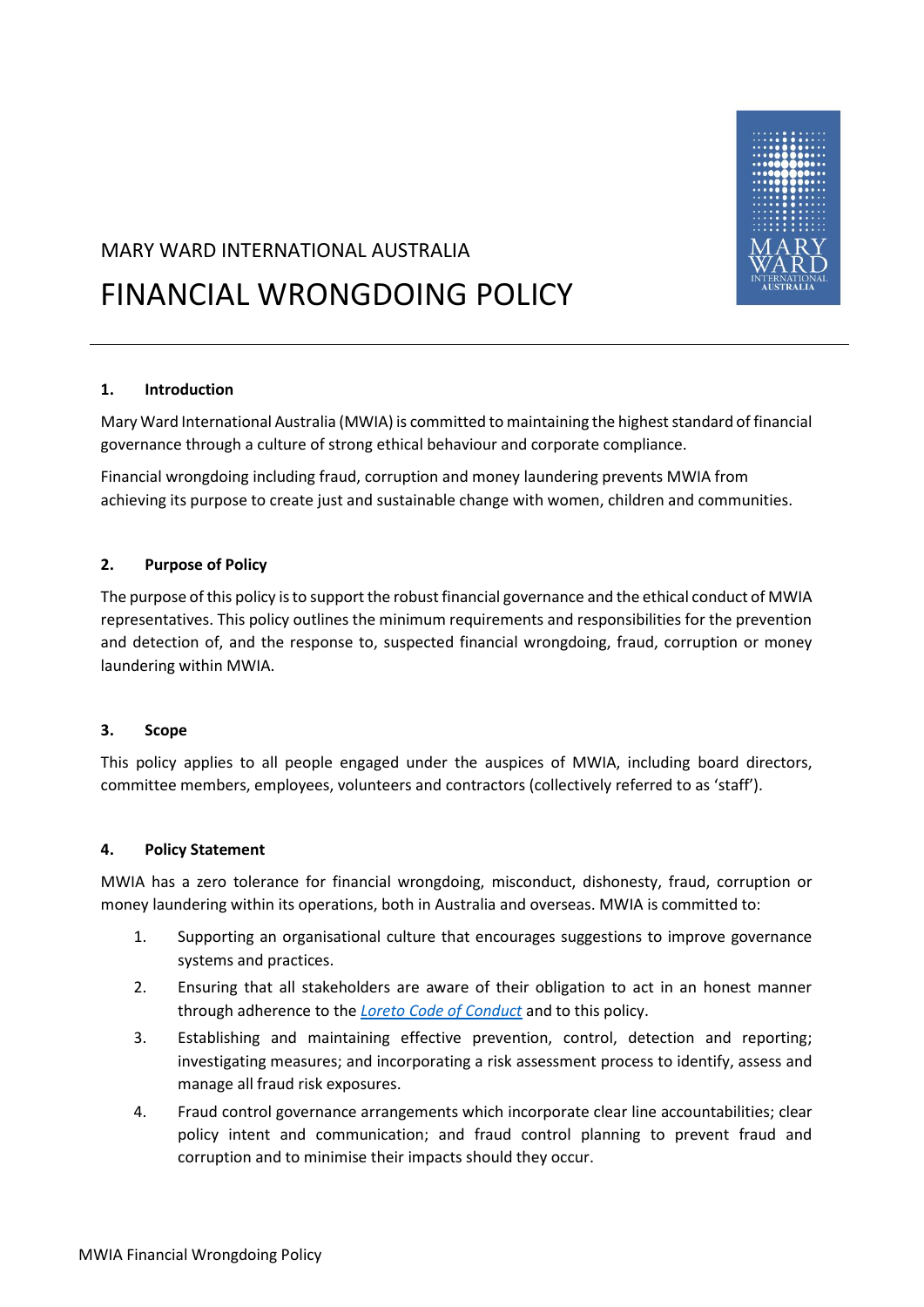- 5. An integrity framework in which corruption prevention is integrated into MWIA's strategic and business planning, business and performance management processes and procedures to monitor, review and evaluate the effectiveness of MWIA's internal control procedures.
- 6. Internal risk management systems and controls, utilising the Audit, Risk and Finance Committee (ARFC) of the MWIA Board and internal audit to monitor, assess and report on their effectiveness.
- 7. Fraud and corruption awareness training for staff to enable appropriate action to be taken when faced with possible instances of fraud and corruption or other unethical behaviour.
- 8. Pre-employment screening and vetting of contractors and suppliers for any indications of fraud risk.
- 9. Including this policy in the induction process for all new staff.
- 10. Reporting to the ARFC and the MWIA Board on an annual basis to confirm internal compliance with this policy.
- 11. Reporting to the ARFC and the MWIA Board on the outcome of any investigations undertaken in accordance with this policy, including actions taken or proposed to be taken.
- 12. Fully investigating with impartiality and according to the principles of natural justice, any suspected financial wrongdoing, fraud or corruption.

# **5. Definitions**

*Collusive or Coercive Practice* is an arrangement between two or more parties designed to achieve an improper outcome/benefit, including influencing improperly the actions of another party.

*Corruption* is dishonest activity by MWIA staff, which is contrary to the interest of MWIA. An incident of corruption includes financial wrongdoing, fraud or deception and accepting benefits which may be perceived to conflict with work duties or using work related information for personal benefit.

*Financial Wrongdoing, Fraud or Misconduct* are forms of dishonesty, deceit or false representation which may be used to gain an unjust or unlawful advantage or benefit. Some examples of fraud and corruption are given below. However, this is not intended to be a comprehensive list, and fraud and corruption are not limited to these activities:

- any theft or misappropriation of funds or assets;
- any irregularity in the handling or reporting of monetary transactions;
- fraudulent financial or performance reporting;
- sale or use of MWIA's intellectual property or '*commercial in confidence'* information to gain a personal advantage.
- seeking or accepting anything of material value from vendors, consultants or contractors doing business with MWIA in breach of policy;
- fraudulent tendering by managers involving external parties;
- credit card fraud;
- unauthorised use or misuse of property, equipment, materials or records;
- any computer related activity involving the alteration, destruction, forgery or manipulation of data for fraudulent purposes;
- any claim for reimbursement of expenses where the expenses were not applied to purposes for the exclusive benefit of MWIA; or
- misuse of position and the dishonest performance of functions, duties or obligations to gain financial or other benefits for self or other parties.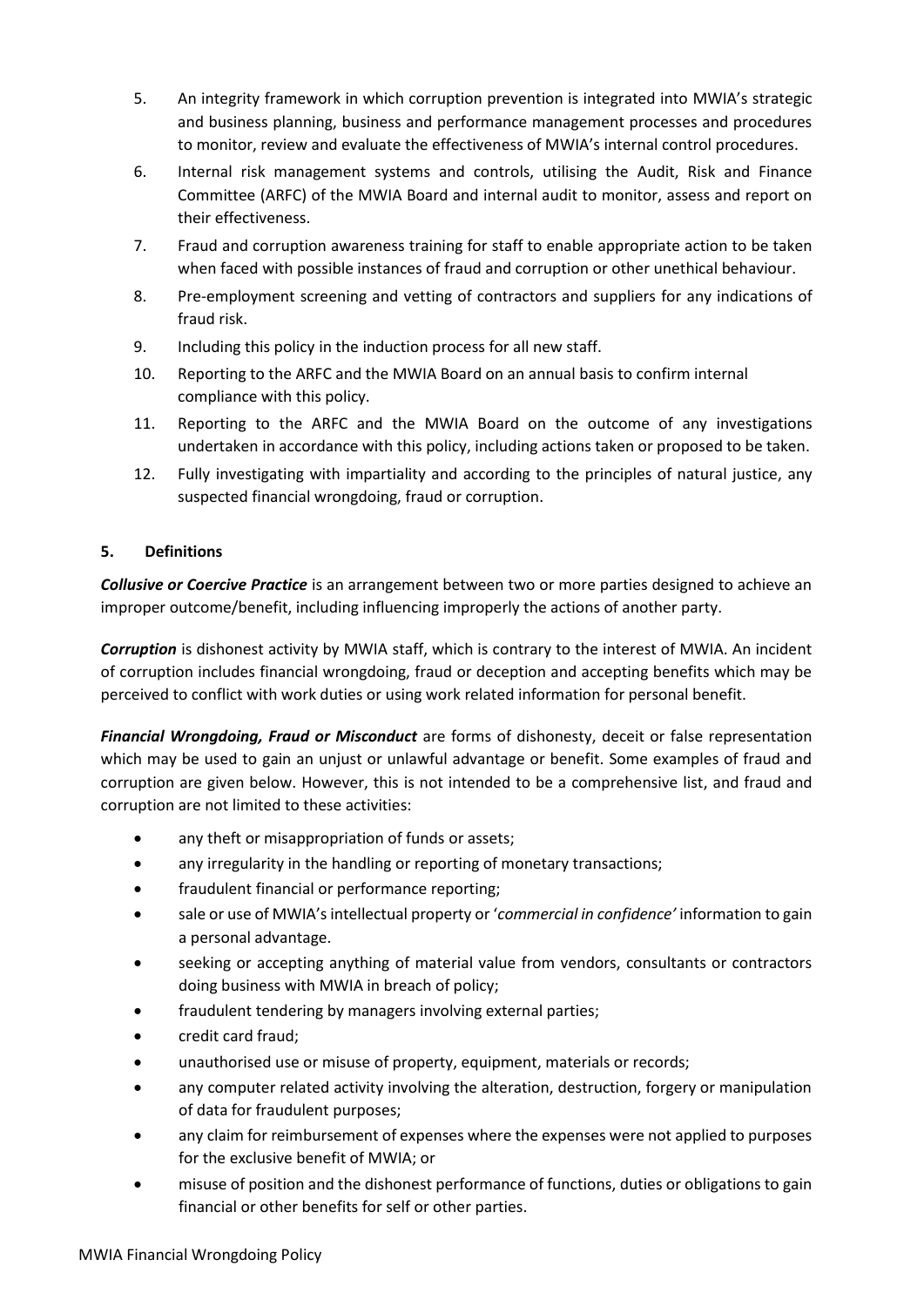# *Money Laundering* includes:

- the conversion or transfer of property/assets, knowing that such property/assets is derived from criminal activity or from an act of participation in such criminal activity, for the purpose of concealing or disguising the illicit origin of the property/assets or of assisting people involved in the commission of such activities;
- the concealment or disguise of the true nature, source, location, disposition, and movement with respect to ownership of property/assets, knowing that such property is derived from criminal activity or from an act of participation in such activity;
- the acquisition, possession or use of property/assets, knowing, at the time of receipt, that such property/asset was derived from criminal activity or from an act of participation in such activity; or
- participation in, association to commit, attempts to commit and aiding, abetting, facilitating and counselling the commission of any of the actions mentioned in the foregoing points.

*Serious Misconduct* is corrupt or criminal conduct which occurs when a MWIA representative:

- acts corruptly or corruptly fails to act in the course of their duties;
- corruptly takes advantage of their position for the benefit or detriment of any person; or
- commits an offence which carries a penalty of two or more years imprisonment. Corrupt conduct tends to show a deliberate intent for an improper purpose and motivation and may involve misconduct such as the deliberate failure to perform the functions of office properly; the exercise of a power or duty for an improper purpose; or dishonesty.

Some examples of serious misconduct are given below, however this is not intended to be a comprehensive list and are not limited to these activities:

- Abuse of office;
- Blackmail;
- Bribery, including bribery in relation to a tender or funding;
- Deliberately releasing confidential information;
- Extortion;
- Obtaining or offering a secret commission;
- Fraud or stealing;
- Forgery; or
- Perverting the course of justice.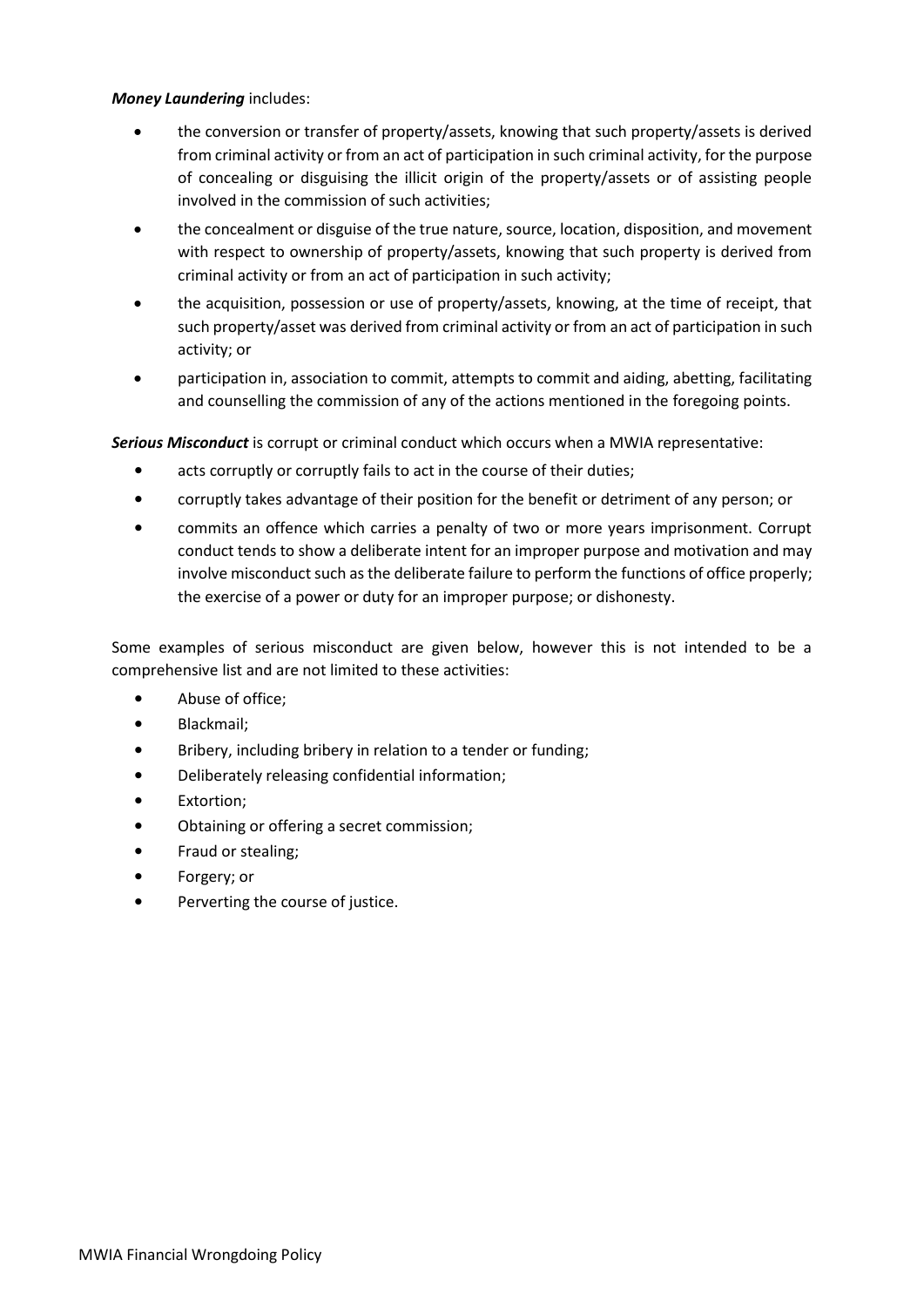# **6. Responsibilities**

| Role              | <b>Responsibilities</b>                                                                   |  |
|-------------------|-------------------------------------------------------------------------------------------|--|
|                   |                                                                                           |  |
| <b>MWIA Board</b> | Approves and supports the Financial Wrongdoing Policy.<br>$\bullet$                       |  |
|                   | Oversees implementation and ensures all reporting requirements are fulfilled.<br>٠        |  |
|                   | Ensures that appropriate resources are made available to allow the Financial<br>$\bullet$ |  |
|                   | Wrongdoing Policy to be implemented effectively.                                          |  |
| <b>ARFC</b>       | Provides independent advice to the Chair of the MWIA Board regarding<br>$\bullet$         |  |
|                   | MWIA's governance, risk, control and compliance frameworks, internal audit                |  |
|                   | activities and its annual financial reporting responsibilities/obligations.               |  |
|                   | Oversees the overall approach towards fraud and corruption control including<br>$\bullet$ |  |
|                   | the effectiveness of this framework.                                                      |  |
| <b>Executive</b>  | Ensures that appropriate resources are made available to allow the Financial<br>٠         |  |
| <b>Officer</b>    | Wrongdoing Policy to be implemented effectively.                                          |  |
|                   | Is accountable for taking all practical measures to implement this Financial              |  |
|                   | Wrongdoing Policy.                                                                        |  |
|                   | Works with key personnel to develop and implement the Financial                           |  |
|                   | Wrongdoing Policy.                                                                        |  |
|                   | Facilitates a regular review of this Financial Wrongdoing Policy.<br>$\bullet$            |  |
| <b>Staff</b>      | Are familiar with the content of this Financial Wrongdoing Policy and<br>$\bullet$        |  |
|                   | procedures, and their obligations to report suspected financial wrongdoing.               |  |
|                   | Are observant, aware of key risk indicators, and report any concerns as<br>$\bullet$      |  |
|                   | detailed in the reporting guidelines.                                                     |  |

#### **7. Procedure**

#### **7.1 Reporting a Suspected Policy Breach**

All those operating under the scope of this policy, have a responsibility to report and prevent financial wrongdoing, fraud, corruption or money laundering, regardless of how the situation came to their attention.

Reporting suspected financial wrongdoing, fraud, corruption or money laundering not only allows individual cases to be investigated but drives the improvement of MWIA's risk management practices.

MWIA is committed to complying with the following protocols when receiving a report of a suspected breach of this policy.

- 1. MWIA encourages employees to discuss their questions, concerns, suggestions or complaints with their supervisor. Refer to *APPENDIX A* for a list of red flag indicators of possible financial wrongdoing, fraud, corruption or money laundering.
- 2. If the employee is not comfortable speaking with a supervisor or is not satisfied with the supervisor's response, the employee is encouraged to speak with a more senior manager, the Executive Officer or the Chair of the MWIA Board.
- 3. Allegations may be received in writing, orally in person or by telephone, by post, email, via text message or online via the MWIA website. Where a verbal statement is made, appropriate notes will be taken, and the employee will be required to sign the document.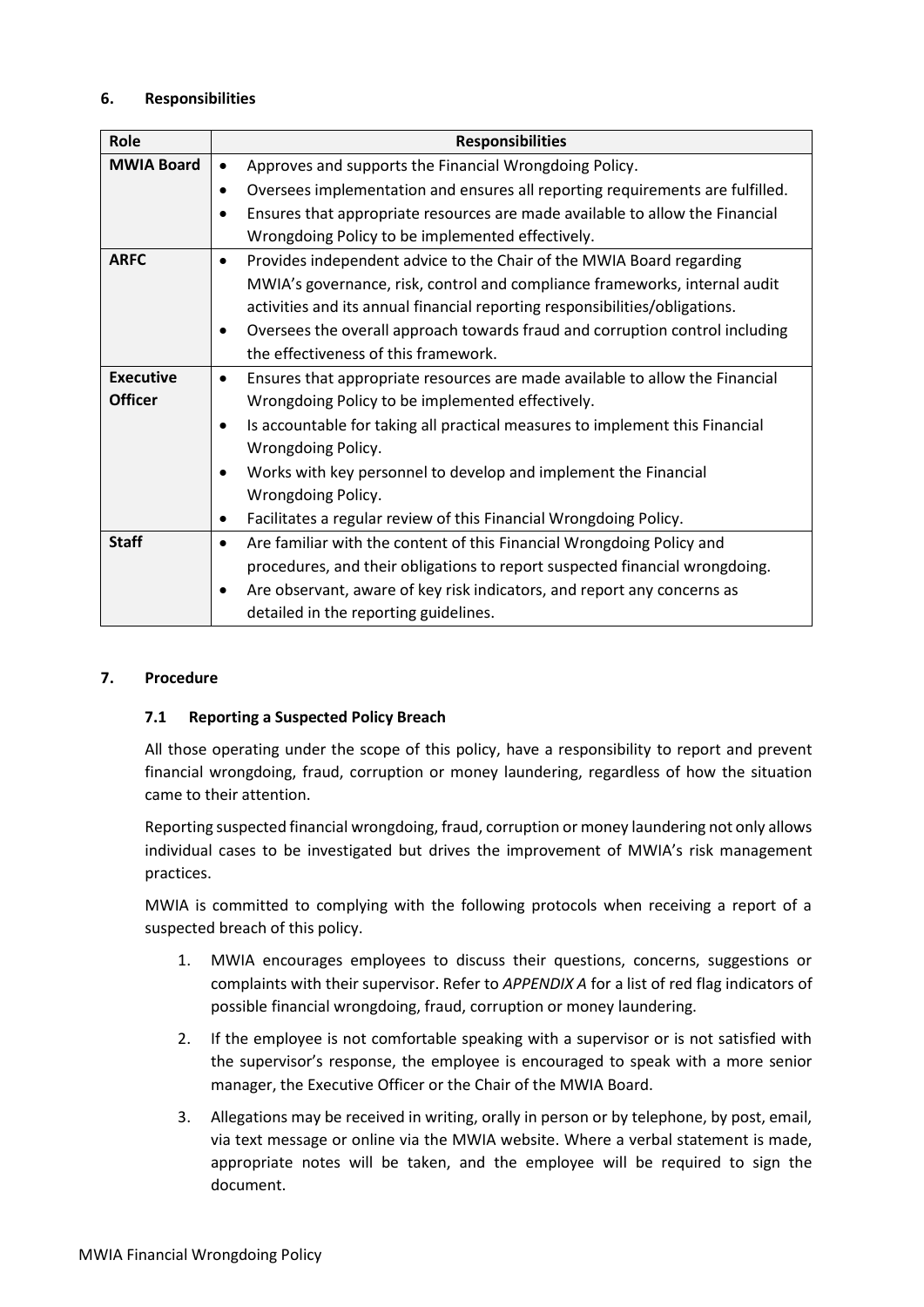#### **CONTACT DETAILS FOR REPORTING A SUSPECTED BREACH OF THIS POLICY**

**MWIA Executive Officer: Hannah George Email:** [mwiaexecutiveofficer@loreto.org.au](mailto:mwiaexecutiveofficer@loreto.org.au) **Phone:** +61 448 393 479

**Postal address:** 

Mary Ward International Australia PO Box 4082 Auburn South VIC 3122 Australia

**MWIA Chair of the Board: Dr Leoni Degenhardt AM Email:** [mwiachair@loreto.org.au](mailto:mwiachair@loreto.org.au) **Phone:** +613 9813 4023 (office)

**Street address:**  Mary Ward International Australia Level 2, 257 Auburn Road Hawthorn East VIC 3122 Australia

**Email:** [mwiaustralia@loreto.org.au](mailto:mwiaustralia@loreto.org.au) **Phone:** +613 9813 4023 (during office hours) **Website :** [mwia.org.au/contact-us](https://www.mwia.org.au/contact-us/)

- 4. All employees have the right to make a disclosure in accordance with MWIA's Whistleblower Protection Policy.
- 5. Supervisors and managers are required to report complaints or concerns about suspected ethical and legal violations in writing to the Executive Officer who has the responsibility to investigate all reported complaints.
- 6. Where a suspicion or allegation is about the Executive Officer, it will be directed to the Chair of the MWIA Board and the Chair of the ARFC.
- 7. MWIA's Executive Officer shall immediately notify the Chair of the ARFC of any concerns or complaints regarding corporate accounting practices, internal controls or auditing and work together until the matter is resolved.
- 8. The Executive Officer will acknowledge receipt of the reported violation or suspected violation in writing.
- 9. All reports will be added to the internal financial risk reporting register, promptly investigated and appropriate corrective action taken, if warranted.

#### **7.2 Investigating a Suspected Policy Breach**

The Executive Officer has the primary responsibility for the investigation of all alleged breaches of this policy unless he or she is the subject of the allegation, in which case the allegation will be reported to the Chair of the MWIA Board and the Chair of the ARFC to determine the appropriate course of action.

The Executive Officer will consult, as appropriate, with relevant MWIA staff/board directors in relation to the conduct of any investigation. Depending on the circumstances, an external investigator may be engaged.

MWIA is committed to complying with the following protocols when investigating a report of a suspected breach of this policy.

1. After an initial review and determination that the allegation warrants additional investigation, the Executive Officer will determine, in consultation with the Chair of the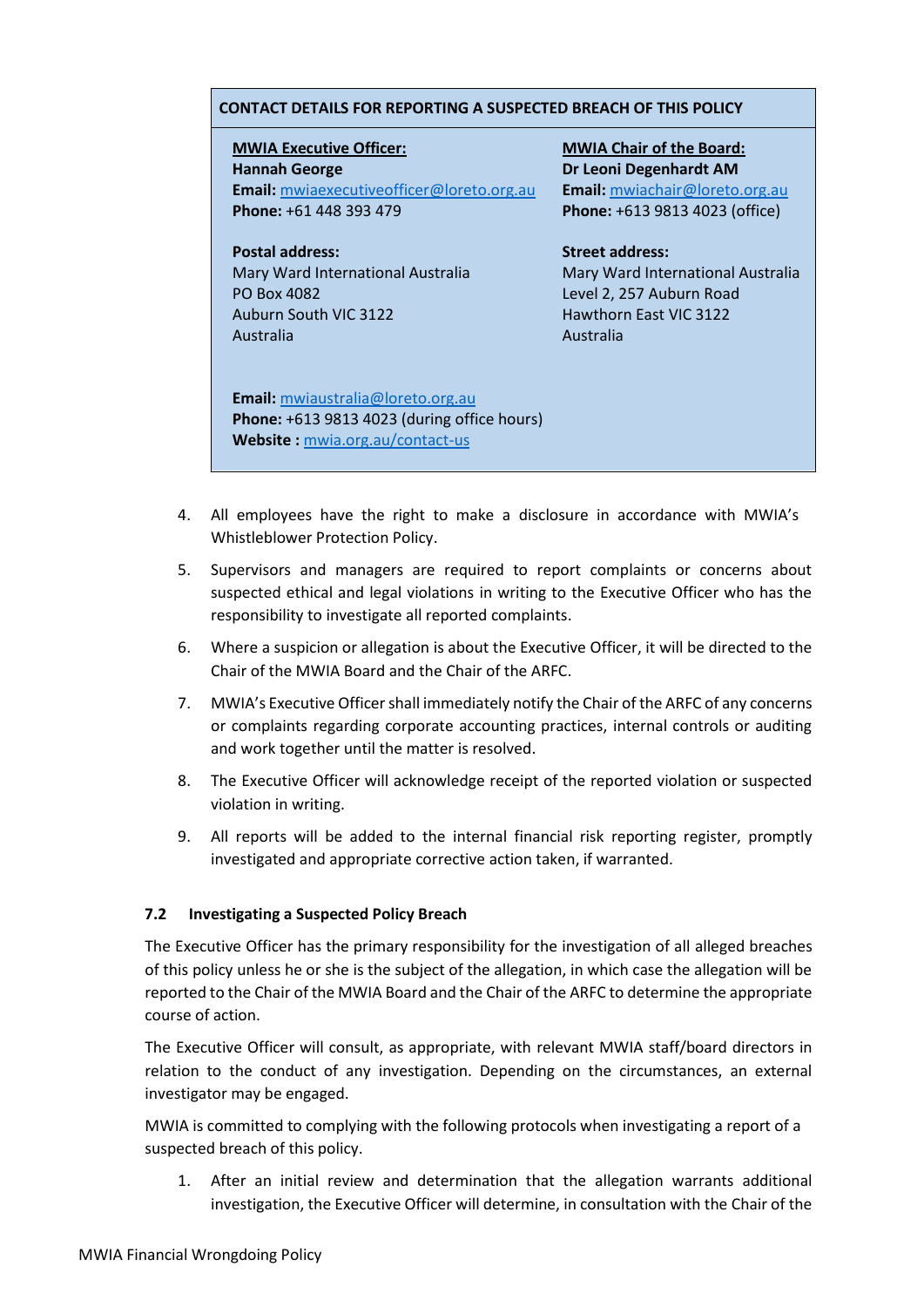MWIA Board and the Chair of the ARFC, the investigative arrangements to be put in place. The Executive Officer will consider the appropriateness of suspending from duty the person under investigation.

- 2. Should the Executive Officer determine that suspension from duty is necessary for the integrity of the investigation and to prevent any possible further offence, the person will be provided in writing with the reasons for being suspended and assurance that he or she will have an opportunity to respond in writing before any disciplinary action is contemplated, unless the matter has been referred to the Police.
- 3. The Executive Officer has the discretion to decide whether and when to advise the person concerned of the details of the suspected or alleged fraud or corruption, taking into account all of the circumstances, including the seriousness of the matter and possible referral to the Police.
- 4. Where the allegation of fraud or corrupt conduct is made against the Executive Officer:
	- The Executive Officer must be notified immediately by the Chair of the MWIA Board and asked to stand aside pending an investigation;
	- A probity advisor is to be engaged to advise the Chair of the MWIA Board and Chair of the ARFC on the handling of the matter. This may include the engagement of an investigator to conduct an investigation; and
	- A report may also be made to the Police.
- 5. Where the allegation of fraud or corrupt conduct is made against a board director, the Executive Officer is to be notified immediately who then informs the Loreto Province Leader and/or the Police.
- 6. In all circumstances, where MWIA's investigation indicates that serious fraudulent or corrupt activity may have occurred, the matter will be reported to the Police.
- 7. Where the matter has been referred to Police for investigation and the investigation results in prosecution of the alleged offender, the person will be suspended from duty until such time as the case is decided.
- 8. If the reported offence is substantiated by the investigation and any subsequent prosecution, disciplinary action, up to and including dismissal, will be taken by the Executive Officer, in consultation with the Loreto HR Manager in accordance with MWIA's Employment Policies and Procedures.

#### *Security of Evidence*

Once suspected fraud or corruption is reported to the Executive Officer, immediate action will be taken to prevent the removal, alteration, or destruction of relevant records and materials. Such actions include, but are not necessarily limited to, removing the records and placing them in a secure location, limiting access to the location where the records currently exist, and preventing the individual suspected of committing the fraud from having access to the records. The records must be adequately secured for the investigation and for their provision to the Police if required.

#### *Confidentiality*

All participants in a fraud investigation shall keep the details and results of the investigation confidential. Notwithstanding this, the investigator, in consultation with the Executive Officer, may disclose particulars of the investigation, on appropriate confidentiality undertakings, to potential witnesses, if such disclosure would assist the investigation.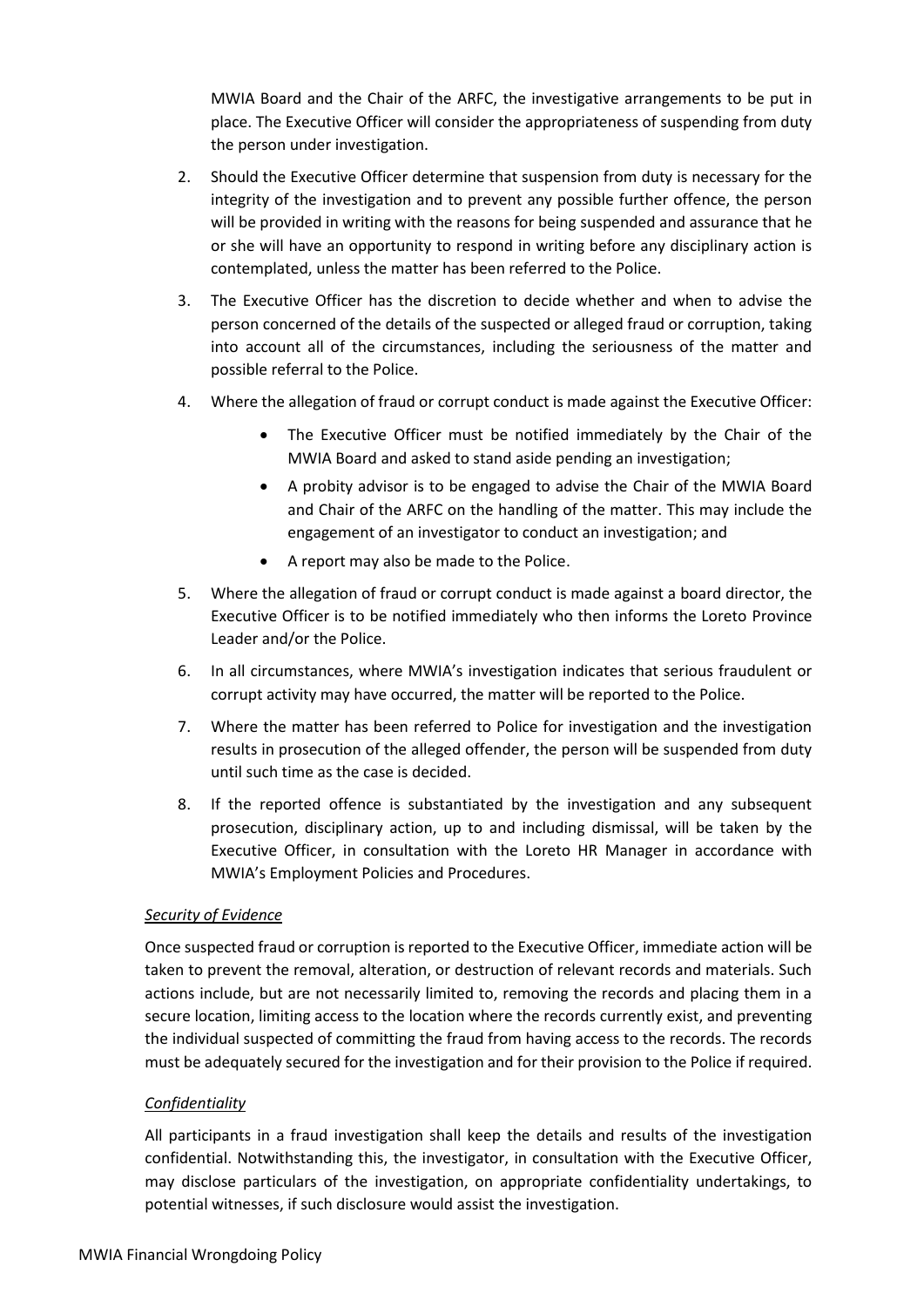# *Protection of Person Disclosing the Fraud*

No member of MWIA staff shall:

- be dismissed or threatened to be dismissed, disciplined or suspended or threatened to be disciplined or suspended;
- be imposed of any penalty; or
- be intimidated or coerced

because the employee has acted in accordance with the requirements of this policy. Any violation of this section will result in disciplinary action including dismissal. This does not prevent disciplinary action where the person making the disclosure is also involved in the fraudulent or corrupt behaviour or where the disciplinary action is not related to the disclosure and is reasonable in the particular circumstances.

Employees who knowingly make false allegations will be subject to discipline up to and including dismissal.

# *Media Management*

Any member of staff contacted by the media with respect to an investigation shall refer enquiries to the Executive Officer or his/her designate. The alleged investigation shall not be discussed with the media by any person other than through the Executive Officer or designate.

# **7.3 Completing an investigation**

# *Compliance, Monitoring and Review*

The Executive Officer will review the systems and processes in place with a view to implementing changes to prevent future occurrences of fraud or corrupt conduct.

If required, an internal auditor will be engaged to conduct an audit to ensure that the recommendations have been satisfactorily implemented and appropriate controls are in place.

# *Reporting*

Any investigation report will be submitted to the Executive Officer, the Chair of the MWIA Board and the Chair of the ARFC (if not the subject of the allegation)*,* on a strictly confidential basis. If the report concludes that the allegations are founded and are sufficiently serious to warrant it, the report will be forwarded to the Police, if the matter has not already been referred to them.

The Executive Officer, in conjunction with the Chair of the ARFC, will determine which avenues will be pursued, including court ordered restitution, to obtain recovery of MWIA's property from the offender, or other appropriate source(s).

In cases where there is reasonable evidence that serious criminal fraud may have been committed by the Executive Officer, Chair of the MWIA Board or the Chair of the ARFC, the matter should be referred to the Province Leader, the Police or other relevant authority.

The Executive Officer shall ensure that MWIA's insurers are informed of any allegation of fraud which might give rise to a claim under its insurance policies.

The Executive Officer may seek professional legal assistance to ensure that any investigation preserves the integrity of any criminal investigation, protects innocent persons, limits the potential for unnecessary litigation and meets MWIA's requirements for proper investigation and adoption of natural justice principles.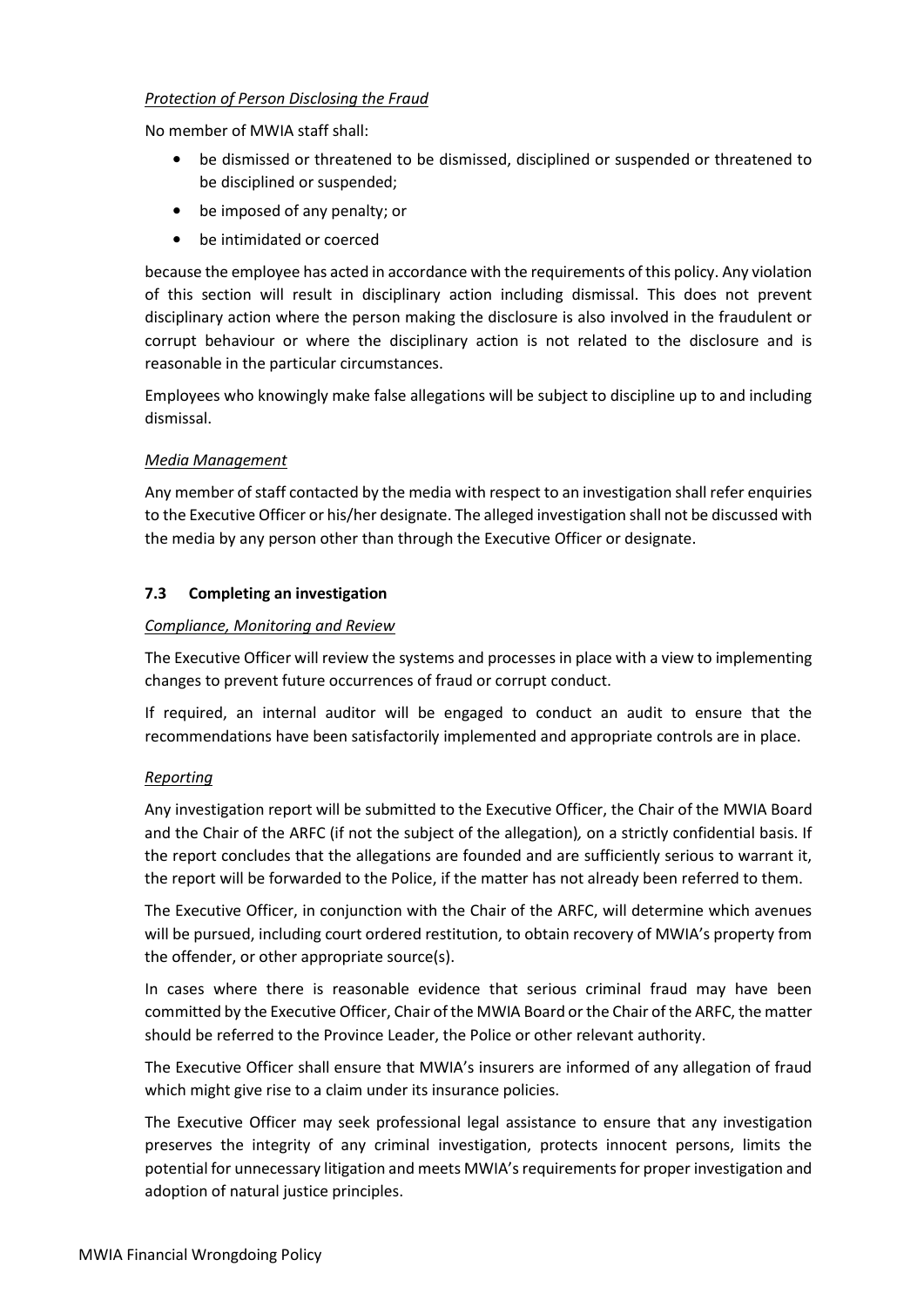# *Records Management*

Upon completion of the investigation, including all legal and personnel actions, any records, documents and other evidentiary material will be returned to the Executive Officer to arrange secure storage in line with the recognised MWIA recordkeeping system.

#### **8. Related Policies, Legislation and Documents**

#### Internal Policies

- *Loreto Code of Conduct*
- *Conflict of Interest Policy*
- *Counter Terrorism Policy*
- *Financial Delegations Policy*
- *Fundraising and Donations Policy*
- *Grievance Policy*
- *Privacy Policy*
- *Risk Management Policy*
- *Whistleblower Protection Policy*

# Legislation

- *ACNC Governance Standards*
- *ACNC External Conduct Standards*
- *[Australian Criminal Code Act 1995 \(Cth\)](https://www.legislation.gov.au/Details/C2017C00235)*
- *Anti-Money Laundering [and Counter-Terrorism](https://www.legislation.gov.au/Details/C2006A00169) Financing Act 2006*
- *[The ICAC Act](https://www.legislation.nsw.gov.au/#/search/inForceActs/title/exactwords=Independent%20Commission%20Against%20Corruption%20Act%201988%20No%2035)*
- *OECD Convention on Combatting Bribery of Foreign Public Officials in International Business Transactions*

# **9. Policy Governance**

Approved by: Chair, Mary Ward International Australia Board

Endorsed by: Chair, MWIA Audit Risk and Finance Committee

Support: MWIA Executive Officer

Review: This policy will be reviewed in July 2024 (every three years or earlier if required)

| <b>Responsible Person</b>         | <b>Date Created</b>            | <b>Scheduled Review date</b> |
|-----------------------------------|--------------------------------|------------------------------|
| MWIA Board                        | June 2018                      | <b>July 2024</b>             |
| Contact                           | <b>Version</b>                 | <b>Status</b>                |
| Hannah George (Executive Officer) | 2.1                            | Final                        |
| <b>Authorisation name</b>         | <b>Authorisation signature</b> | Date of authorisation        |
| Dr Leoni Degenhardt AM (Chair)    | Shoepcahardt                   | 7 October 2021               |